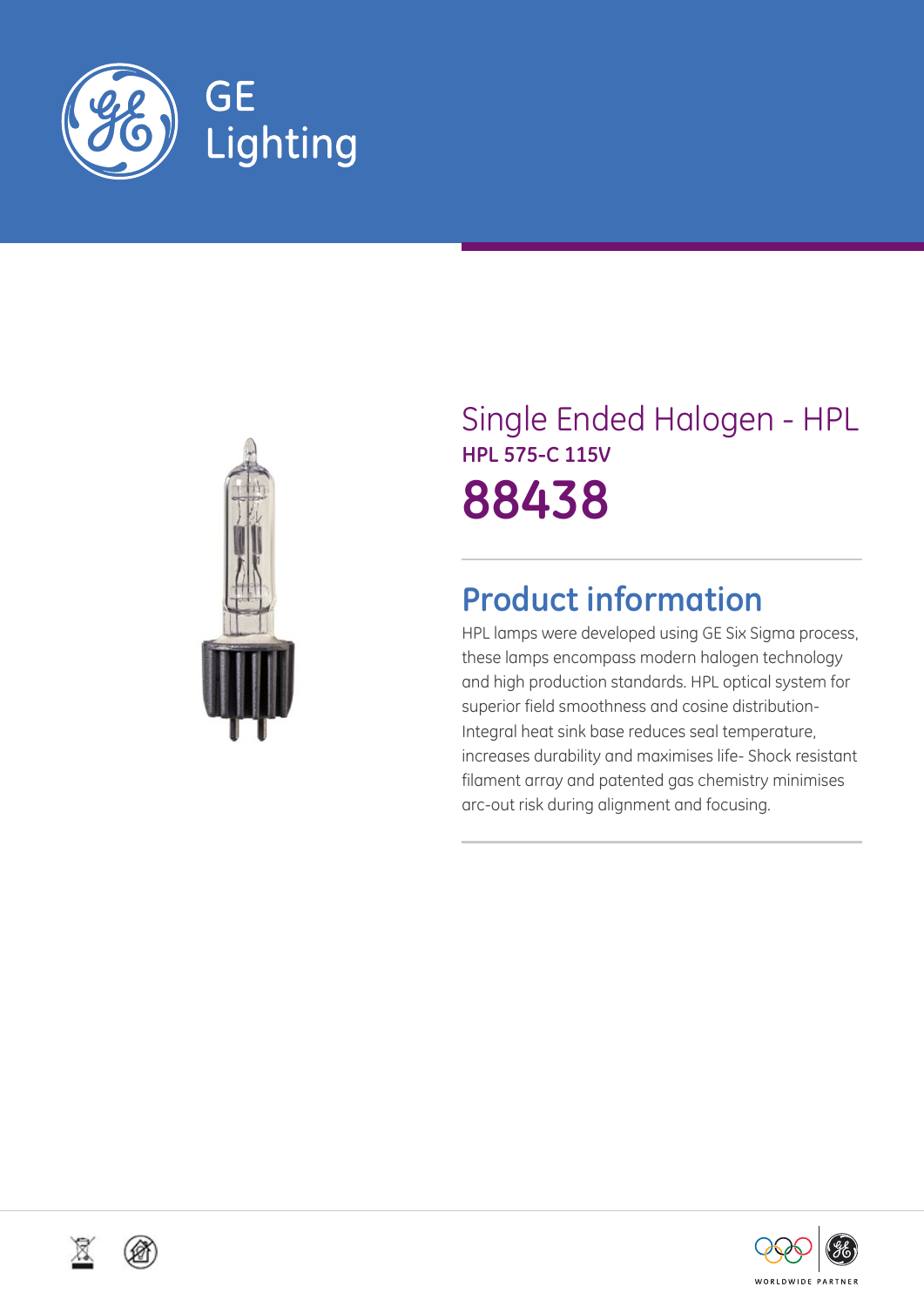

## **Product data**

| Cap/Base                      | Special               |
|-------------------------------|-----------------------|
| <b>Bulb Shape</b>             | Tubular               |
| <b>Bulb Diameter [mm]</b>     | 19                    |
| Maximum Overall Length [mm]   | 106                   |
| Light Center Length [mm]      | 60.3                  |
| Net weight per piece [g]      | 54                    |
| Gross weight per piece [g]    | 73                    |
| <b>Brand</b>                  | General Electric (GE) |
| Energy efficiency class (EEC) |                       |

### **Performance data**

| Colour Rendering Index (CRI) [Ra]               | 100    |
|-------------------------------------------------|--------|
| Nominal correlated colour temperature (CCT) [K] | 3200   |
| Nominal lumens [lm]                             | 16520  |
| Rated Life [h]                                  | 300    |
| Nominal power [W]                               | 575    |
| Weighted energy consumption [kWh/1000h]         | 617.98 |
| Nominal lamp voltage [V]                        | 115    |

## **Electrical data**

| Coil type               | $4C-8$ |
|-------------------------|--------|
| <b>Ballast Required</b> | Yes    |